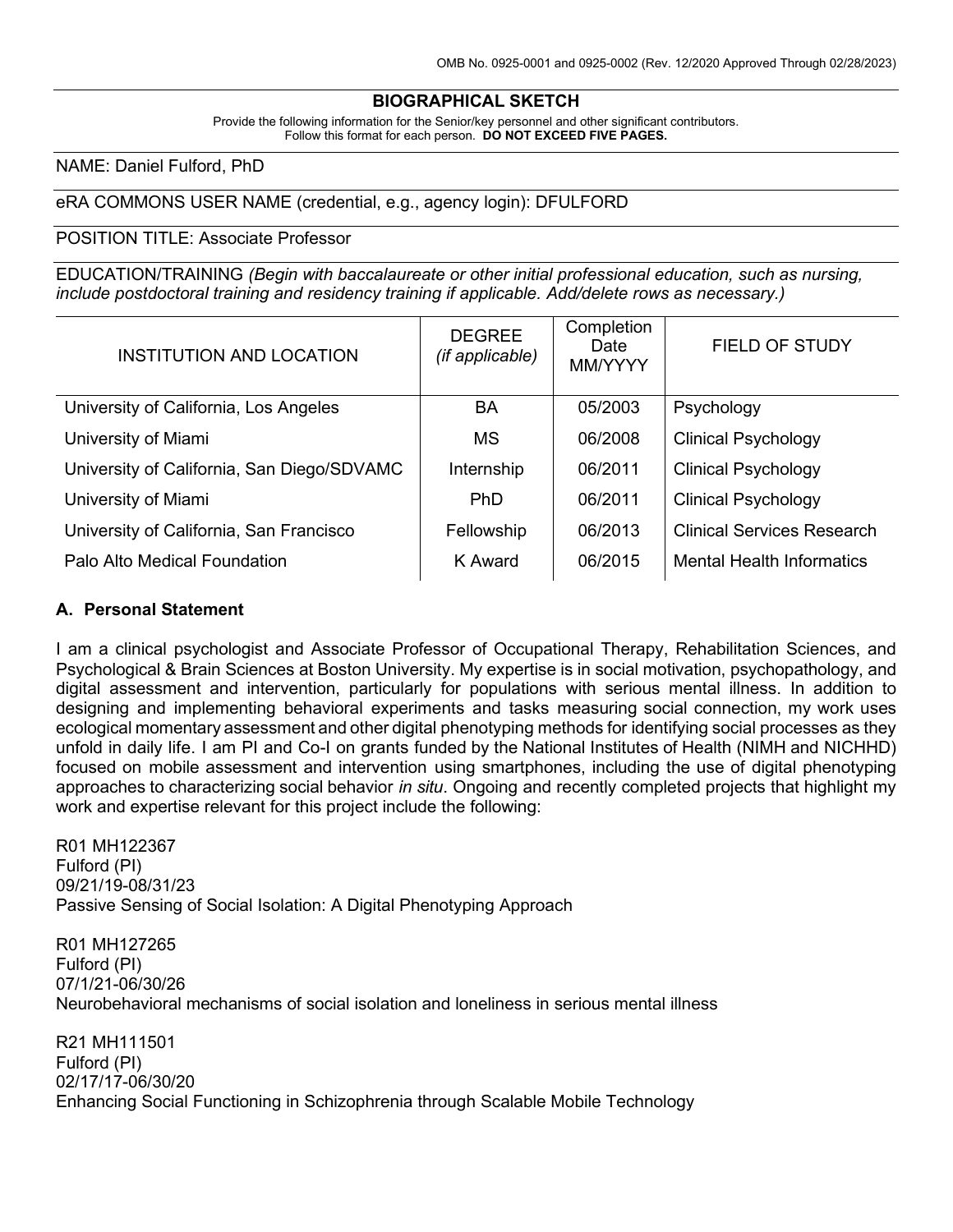Citations:

- 1. **Fulford, D.**, Mote, J., Gonzalez, R., Abplanalp, S., Zhang, Y., Luckenbaugh, J., Onnela, J. P., Busso, C., & Gard, D. E. (2021). Smartphone-based sensing of social interactions in people with and without schizophrenia. Journal of Psychiatric Research, 137, 613-620.
- 2. Mote, J., Gard, D.E, Gonzalez, R., & **Fulford, D**. (2019). How did that interaction make you feel? Therelationship between quality of everyday social experiences and emotion in people with and without schizophrenia. PLoS ONE, 14.
- 3. **Fulford, D**., Campellone, T. R., & Gard, D. E. (2018). Social motivation in schizophrenia: How research on basic reward processes informs and limits our understanding. Clinical Psychology Review, 63, 12-24.
- 4. **Fulford, D**., Treadway, M. T., & Woolley, J. (2018). Social motivation in schizophrenia: The impact of oxytocin on vigor in the context of social and non-social reinforcement. Journal of Abnormal Psychology, 127, 116-128.

# **B. Positions, Scientific Appointments, and Honors**

# **Positions and Scientific Appointments**

| $2022 - present$ | Associate Professor, Boston University, Occupational Therapy, Boston, MA                                                          |
|------------------|-----------------------------------------------------------------------------------------------------------------------------------|
| $2022 - present$ | Associate Editor, Journal of Mental Health                                                                                        |
| $2021 - present$ | Associate Editor, Psychology and Psychotherapy                                                                                    |
| $2021 - present$ | Editorial Board, Psychological Bulletin                                                                                           |
| $2021 - present$ | Editorial Board, Journal of Consulting and Clinical Psychology                                                                    |
| $2021 - present$ | Reviewer, National Institute of Biomedical Imaging and Bioengineering, National Resource<br>Center, NIH                           |
| 2021             | Reviewer, Swiss National Science Foundation, Switzerland                                                                          |
| $2021 - present$ | Consultant, Trusst Health Inc., Hanover, NH                                                                                       |
| 2020             | Reviewer, National Institute of Mental Health, Adult Psychopathology and Disorders of<br>Aging, NIH                               |
| $2020 - present$ | Consultant, Click Therapeutics, New York, NY                                                                                      |
| $2019 - present$ | Faculty Affiliate, Graduate Medical Sciences, Boston University School of Medicine                                                |
| $2018 - 2020$    | Consultant, Pear Therapeutics, Boston, MA                                                                                         |
| $2018 - present$ | Editorial Board, Journal of Abnormal Psychology                                                                                   |
| $2018 - present$ | Reviewer, National Science Foundation                                                                                             |
| $2018 - present$ | Fellow, Institute for Health System Innovation & Policy, Boston University                                                        |
| 2018             | Reviewer, National Science Centre, Poland                                                                                         |
| 2017             | Reviewer, Canterbury Medical Research Fund, Australia                                                                             |
| $2017 - present$ | Editorial Board, Journal of Medical Internet Research – Mental Health                                                             |
| $2017 - present$ | Reviewer, SBIR/STTR Special Emphasis Panel, NIH                                                                                   |
| $2017 - present$ | Training Faculty, Graduate Program in Neuroscience, Boston University                                                             |
| $2016$ – present | Faculty Affiliate, Rafik B. Hariri Institute for Computing and Computational Science and<br><b>Engineering, Boston University</b> |
| $2016$ – present | Faculty Affiliate, Mobile and Electronic Health Affinity Research Collaborative, Boston<br>University                             |
| $2016$ – present | Member, Society for the Science of Motivation                                                                                     |
| $2016$ – present | Joint Appointment, Psychological & Brain Sciences, Boston University, Boston, MA                                                  |
| $2015 - present$ | Teaching Professional, Mental Health Counseling & Behavioral Medicine Program, Boston<br>University School of Medicine            |
| $2015 - present$ | Assistant Professor, Boston University, Occupational Therapy, Boston, MA                                                          |
| $2014 - present$ | Member, Society for Research in Psychopathology                                                                                   |
| $2014 - present$ | Full Member, Society for Research in Psychopathology                                                                              |
| $2013 - 2015$    | K12 Scholar, Palo Alto Medical Foundation Research Institute, Palo Alto, CA                                                       |
| $2013 - 2015$    | Assistant Professor, Department of Psychiatry, UCSF, San Francisco, CA                                                            |
| $2011 - present$ | Member, International Early Psychosis Association                                                                                 |
| $2010 - 2011$    | Predoctoral Intern, UCSD/San Diego Department of Veterans Affairs, San Diego, CA                                                  |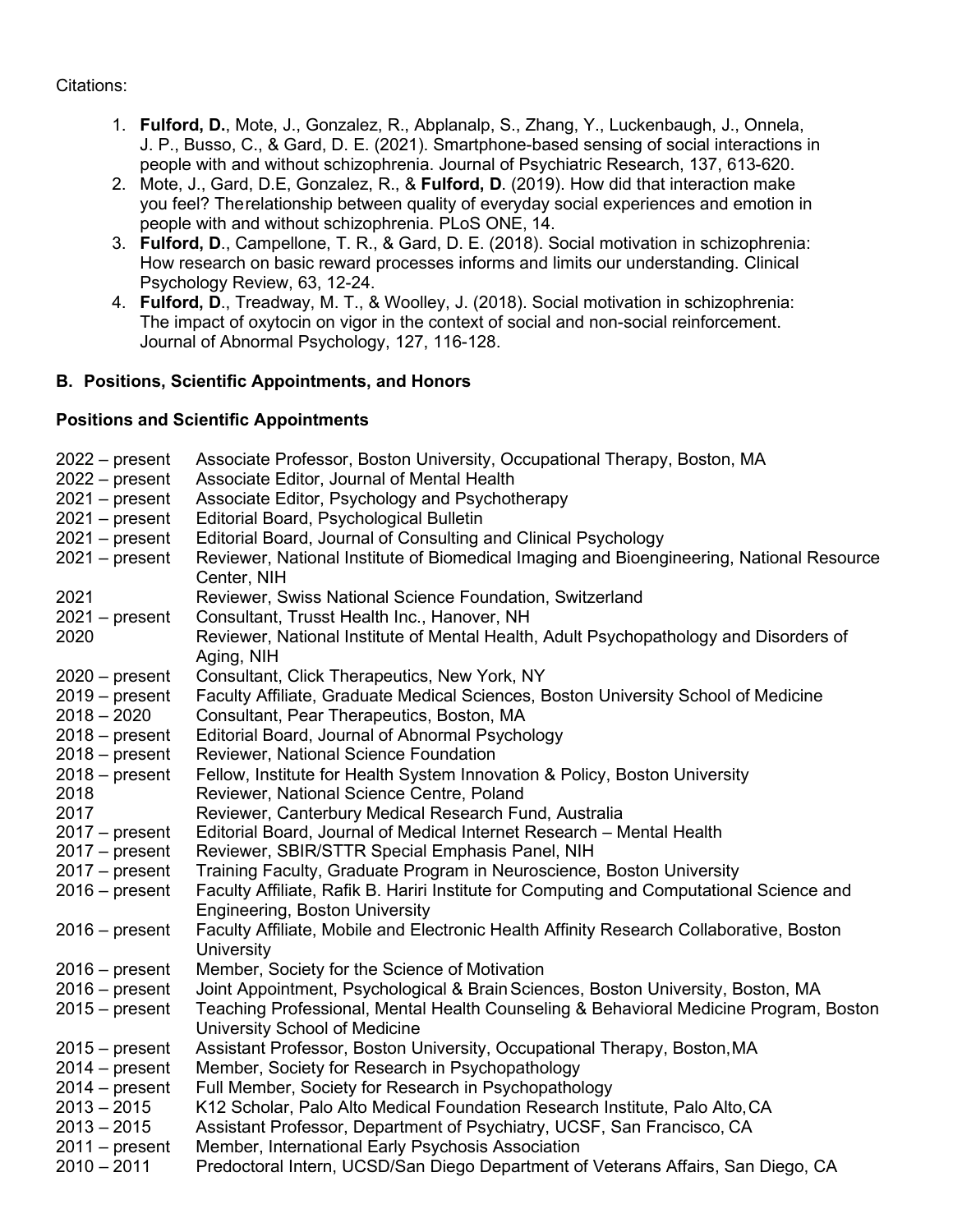| $2011 - 2013$<br>$2007 - present$ | Postdoctoral Fellow, Clinical Services Research Training Program, Department of<br>Psychiatry, UCSF, San Francisco, CA<br>Member, Association for Psychological Science |
|-----------------------------------|-------------------------------------------------------------------------------------------------------------------------------------------------------------------------|
| $2002 - present$                  | Member, Association for Behavioral and Cognitive Therapies                                                                                                              |
| <b>Honors</b>                     |                                                                                                                                                                         |
| 2020<br>2017                      | Visionary Award, American Psychological Foundation<br>Face of the Future, Society for Research in Psychopathology                                                       |

|           | <b>T QUO OF GTO F QUOID, OUUIDITY TOI FRUUDUATURE IT IT OYUTO DUITURE IT</b>    |
|-----------|---------------------------------------------------------------------------------|
| 2017-2020 | Clinical Research Loan Repayment Program Award – Renewal, NIMH                  |
| 2013      | Career Development Institute Meeting Award, NIH                                 |
| 2012-2014 | Clinical Research Loan Repayment Program Award, NIMH                            |
| 2011      | National Psychologist Trainee Register (NPTR) Credentialing Scholarship Award   |
| 2010      | Kirk R. Danhour Award for Academic and Research Excellence, University of Miami |
| 2003      | Cum Laude, University of California, Los Angeles                                |
|           |                                                                                 |

# **C. Contributions to Science**

1. Models of Motivational Impairment in Psychopathology. A primary area of my research addresses the interplay of motivation and emotion in the initiation and maintenance of goal-directed behavior in individuals with overactive (e.g., mania) and underactive (e.g., schizophrenia) goal pursuit. Early studies were on psychosocial processes in mood disorders, including the contribution of the Behavioral Activation System (BAS) to the onset and course of mania. In the context of an experience-sampling study, I provided initial evidence for the theory of 'coasting,' in which individuals ease back effort in response to higher than expected levels of goal progress. An important clinical finding was that those with bipolar disorder coasted to a significantly lesser degree than healthy controls, speaking to the importance of dysregulated effort expenditure in this illness. More recent work has contributed to our growing understanding of biopsychosocial models of motivation and emotion in healthy individuals and those across the development of severe mental illness, with a focus on diminished effort expenditure in schizophrenia and other psychotic disorders.

a. **Fulford, D.**, Campellone, T., & Gard, D.E. (2018). Social motivation in schizophrenia: How research on basic reward processes informs and limits our understanding. Clinical Psychology Review, 63, 12- 24.

b. **Fulford, D.**, Johnson, S.L., Llabre, M.M., & Carver, C.S. (2010). Pushing and coasting in dynamic goal pursuit: Coasting is attenuated in bipolar disorder. Psychological Science, 21(7), 1021-1027. c. Mow, J., Gandhi, A., & **Fulford, D**. (2020). Imaging the 'social brain' in schizophrenia: A systematic review of neuroimaging studies of social reward and punishment. Neuroscience & Biobehavioral Reviews, 118: 704-722.

d. **Fulford, D.**, Treadway, M.T., & Woolley, J. (2018). Social motivation in schizophrenia: The impact of oxytocin on vigor in the context of social and non-social reinforcement. Journal of Abnormal Psychology, 127, 116-128.

2. Goal Regulation and Psychosocial Functioning in Psychopathology. I also conduct work on improving our understanding of the extreme variability in functioning present in serious mental illness, with a particular emphasis on linking behavioral findings of emotion and motivation disturbance to real-world outcomes, including social participation. In a multimethod assessment of social cognition and emotion in bipolar I disorder, I found that emotion perception contributed uniquely to quality of life and social functioning, above and beyond established predictors of functional outcomes (e.g., executive functioning). In a computerized ecological momentary assessment study of social functioning among veterans with schizophrenia, my colleagues and I found that positive emotion following successful social interactions predicted effort in future social interactions, while negative emotion and cognition did not. I later expanded my research on motivation, emotion, and social functioning in adults by studying these constructs across the developmental stages of psychosis. Across a series of studies, we have found that anhedonia and amotivation are associated with impaired social and occupational functioning, even before the effects of established illness and medication.